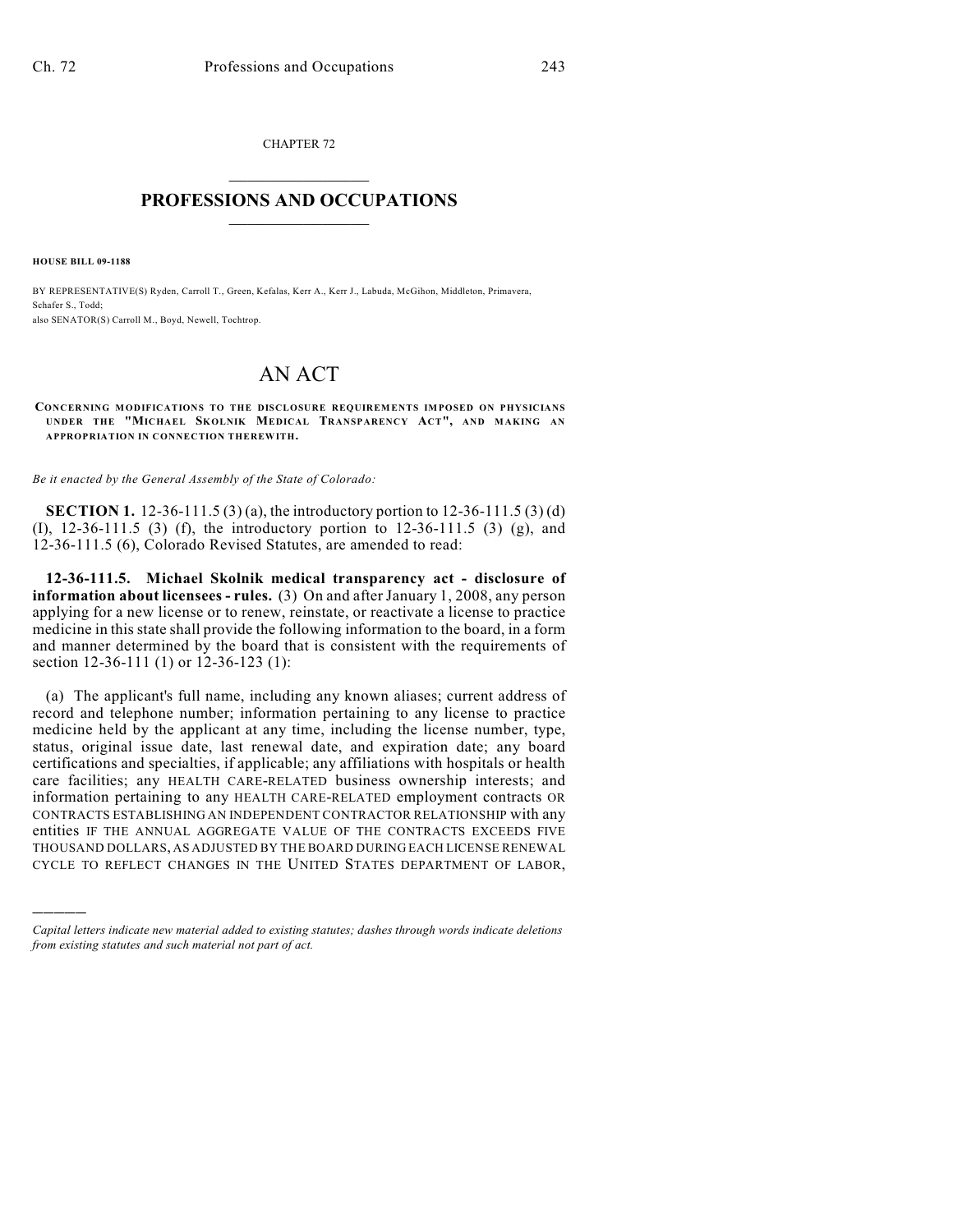BUREAU OF LABOR STATISTICS, CONSUMER PRICE INDEX FOR DENVER-BOULDER-GREELEY, ALL ITEMS, ALL URBAN CONSUMERS, OR ITS SUCCESSOR INDEX;

(d) (I) Any FINAL ACTION THAT RESULTS IN AN involuntary limitation or probationary status on, or A reduction, nonrenewal, denial, revocation, or suspension of, the applicant's medical staff membership or clinical privileges at any hospital or health care facility OCCURRING ON OR AFTER SEPTEMBER 1, 1990. THE APPLICANT SHALL NOT BE REQUIRED TO REPORT A PRECAUTIONARY OR ADMINISTRATIVE SUSPENSION OF MEDICAL STAFF MEMBERSHIP OR CLINICAL PRIVILEGES, AS DEFINED BY THE BOARD BY RULE, UNLESS THE APPLICANT RESIGNS HIS OR HER MEDICAL STAFF MEMBERSHIP OR CLINICAL PRIVILEGES WHILE THE PRECAUTIONARY OR ADMINISTRATIVE SUSPENSION IS PENDING. To report the information required by this paragraph (d), the applicant shall complete a form developed by the board that requires the applicant to report only the following information regarding the action:

(f) Any final criminal conviction or plea arrangement resulting from the commission or alleged commission of a felony or crime of moral turpitude in any jurisdiction AT ANY TIME AFTER THE PERSON HAS BEEN ISSUED A LICENSE TO PRACTICE MEDICINE IN ANY STATE OR COUNTRY. The applicant shall provide a copy of the final conviction or plea arrangement to the board at the time the application is made.

(g) Any final judgment against, settlement entered into by, or arbitration award paid on behalf of the applicant ON OR AFTER SEPTEMBER 1, 1990, for medical malpractice. To report the information required by this paragraph (g), the applicant shall complete a form developed by the board that requires the applicant to report only the following information regarding the medical malpractice action:

(6) (a) A person licensed by the board pursuant to this article shall ensure that the information required by subsection (3) of this section is current and shall report any updated information and provide copies of the required documentation to the board within thirty days after the date of the action described in said subsection SUBSECTION (3) or as otherwise determined by the board by rule to ensure that the information provided to the public is as accurate as possible.

(b) NOTWITHSTANDING THE REQUIREMENTS OF PARAGRAPH (a) OF THIS SUBSECTION (6), A LICENSEE SHALL REPORT UPDATED INFORMATION REGARDING ANY HEALTH CARE-RELATED BUSINESS OWNERSHIP INTERESTS AND ANY HEALTH CARE-RELATED EMPLOYMENT CONTRACTS OR CONTRACTS ESTABLISHING AN INDEPENDENT CONTRACTOR RELATIONSHIP, AS REQUIRED BY PARAGRAPH (a) OF SUBSECTION (3) OF THIS SECTION, WITHIN ONE YEAR AFTER A CHANGE IN THAT INFORMATION.

**SECTION 2. Appropriation.** (1) In addition to any other appropriation, there is hereby appropriated, out of any moneys in the division of registrations cash fund created in section 24-34-105, Colorado Revised Statutes, not otherwise appropriated, to the department of regulatory agencies, for allocation to the division of registrations, for the fiscal year beginning July 1, 2008, the sum of twelve thousand two hundred eighty-one dollars (\$12,281), or so much thereof as may be